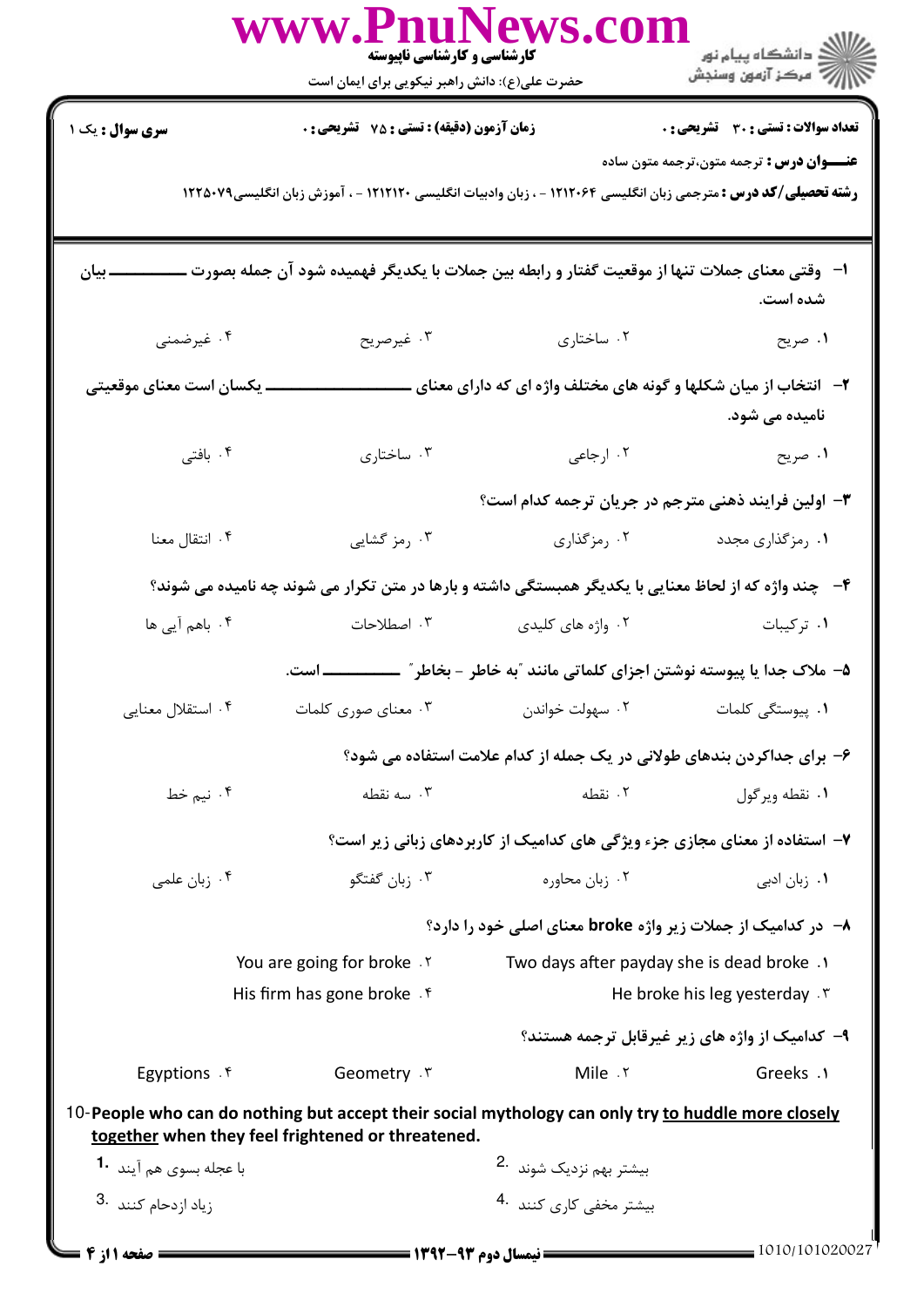|                                                                                                                                    | www.PnuNews.com<br>کارشناسی و کارشناسی ناپیوسته<br>حضرت علی(ع): دانش راهبر نیکویی برای ایمان است |                                                         | ري<br>اللاڪ دانشڪاه پيام نور<br>7' مرڪز آزمون وسنڊش |  |  |  |  |
|------------------------------------------------------------------------------------------------------------------------------------|--------------------------------------------------------------------------------------------------|---------------------------------------------------------|-----------------------------------------------------|--|--|--|--|
| <b>سری سوال :</b> یک ۱                                                                                                             | زمان آزمون (دقيقه) : تستى : 75 ٪ تشريحي : 0                                                      |                                                         | تعداد سوالات : تستى : 30 - تشريحي : 0               |  |  |  |  |
|                                                                                                                                    |                                                                                                  |                                                         | <b>عنـــوان درس :</b> ترجمه متون،ترجمه متون ساده    |  |  |  |  |
| <b>رشته تحصیلی/کد درس :</b> مترجمی زبان انگلیسی ۱۲۱۲۰۶۴ - ، زبان وادبیات انگلیسی ۱۲۱۲۱۲۰ - ، آموزش زبان انگلیسی۱۲۲۵۰۷۹             |                                                                                                  |                                                         |                                                     |  |  |  |  |
|                                                                                                                                    |                                                                                                  |                                                         |                                                     |  |  |  |  |
|                                                                                                                                    | 11-First you should read the table of contents of that book.                                     |                                                         |                                                     |  |  |  |  |
| ميز مخصوص <b>1</b> ۰                                                                                                               | فهرست مطالب 2.                                                                                   | جدول محتويات <sup>.3</sup>                              | رشوه .4                                             |  |  |  |  |
| 12-Ignorance is something negative: it is the absence of knowledge.                                                                |                                                                                                  |                                                         |                                                     |  |  |  |  |
| کمبود دانش <b>1</b> ۰                                                                                                              | كمبود آگاهي 2.                                                                                   | عدم آگاهي <sup>.3</sup>                                 | غيبت دانش . 4                                       |  |  |  |  |
|                                                                                                                                    | 13-Sound travels at the rate of about one-fifth of a mile per second.                            |                                                         |                                                     |  |  |  |  |
| باسرعت <b>1.</b>                                                                                                                   | $2.$ با نرخ                                                                                      | د <sub>ا</sub> سرعت 3.                                  | د <sub>ر نرخ</sub> .4                               |  |  |  |  |
|                                                                                                                                    | 14-Strange as this behaviour may be, there is a very good reason for it.                         |                                                         |                                                     |  |  |  |  |
| این رفتار به همان اندازه عجیب است <b>1۰</b>                                                                                        |                                                                                                  | گرچه این رفتار ممکن است عجیب باشد 2.                    |                                                     |  |  |  |  |
| این رفتار ممکن است بسیار عجیب باشد <sup>.3</sup>                                                                                   |                                                                                                  | چون اين رفتار عجيب بنظر مي رسد <sup>4</sup> ۰           |                                                     |  |  |  |  |
|                                                                                                                                    |                                                                                                  |                                                         |                                                     |  |  |  |  |
|                                                                                                                                    | 15-Most of the muscle fibers are involuntary and work without conscious direction.               |                                                         |                                                     |  |  |  |  |
| داوطلبانه 1.                                                                                                                       | غير داوطلبانه <sup>.2</sup>                                                                      | ا <sub>ر</sub> ادى .3                                   | غيرارادي <sup>.4</sup>                              |  |  |  |  |
| 16-An old story about great deeds and men of ancient times having slight possible base in truth in<br>known as $a(n)$ __________.  |                                                                                                  |                                                         |                                                     |  |  |  |  |
| 1. short story                                                                                                                     | 2. legend                                                                                        | $3.$ song                                               | 4. adventure                                        |  |  |  |  |
| 17-In "Other stars have twins that spin with them in a perpetual dance.", them refers to ________.                                 |                                                                                                  |                                                         |                                                     |  |  |  |  |
| 1. stars                                                                                                                           |                                                                                                  | 2. other stars                                          |                                                     |  |  |  |  |
| $3.$ twins                                                                                                                         |                                                                                                  | <sup>4.</sup> without reference                         |                                                     |  |  |  |  |
| 18-A sound is a pressure disturbance; a sonic boom, like other explosive sounds, is the result of an<br>abrupt change in pressure. |                                                                                                  |                                                         |                                                     |  |  |  |  |
| اختلال د <sub>ر</sub> فشار <b>1</b> ۰                                                                                              | تفاوت تكيه <sup>.2</sup>                                                                         | تغيير فشا <sub>ر</sub> <sup>.3</sup>                    | 4. اختلال <sub>i</sub> ياد                          |  |  |  |  |
|                                                                                                                                    | 19-His telescope created no small sensation in Italy.                                            |                                                         |                                                     |  |  |  |  |
| تلسکوپ او در ایتالیا شور زیادی بیا کرد <b>1</b> ۰                                                                                  |                                                                                                  | تلسکوپ او در ایتالیا احساس کمی ایجاد نکرد <sup>.2</sup> |                                                     |  |  |  |  |
| تلسکوپ او در ایتالیا تأثیر کم <i>ی</i> برجای نهاد 3.                                                                               |                                                                                                  | تلسكوپ او در ايتاليا چيز كمي نبود 4.                    |                                                     |  |  |  |  |
| 20-She got her clothes not from one of the fashionable dressmakers but from a little woman round<br>the corner.                    |                                                                                                  |                                                         |                                                     |  |  |  |  |
| نبش کوچه <b>1</b> ۰                                                                                                                |                                                                                                  |                                                         | اطراف گوشه خيابا <sub>ن</sub> <sup>.4</sup>         |  |  |  |  |
|                                                                                                                                    |                                                                                                  |                                                         |                                                     |  |  |  |  |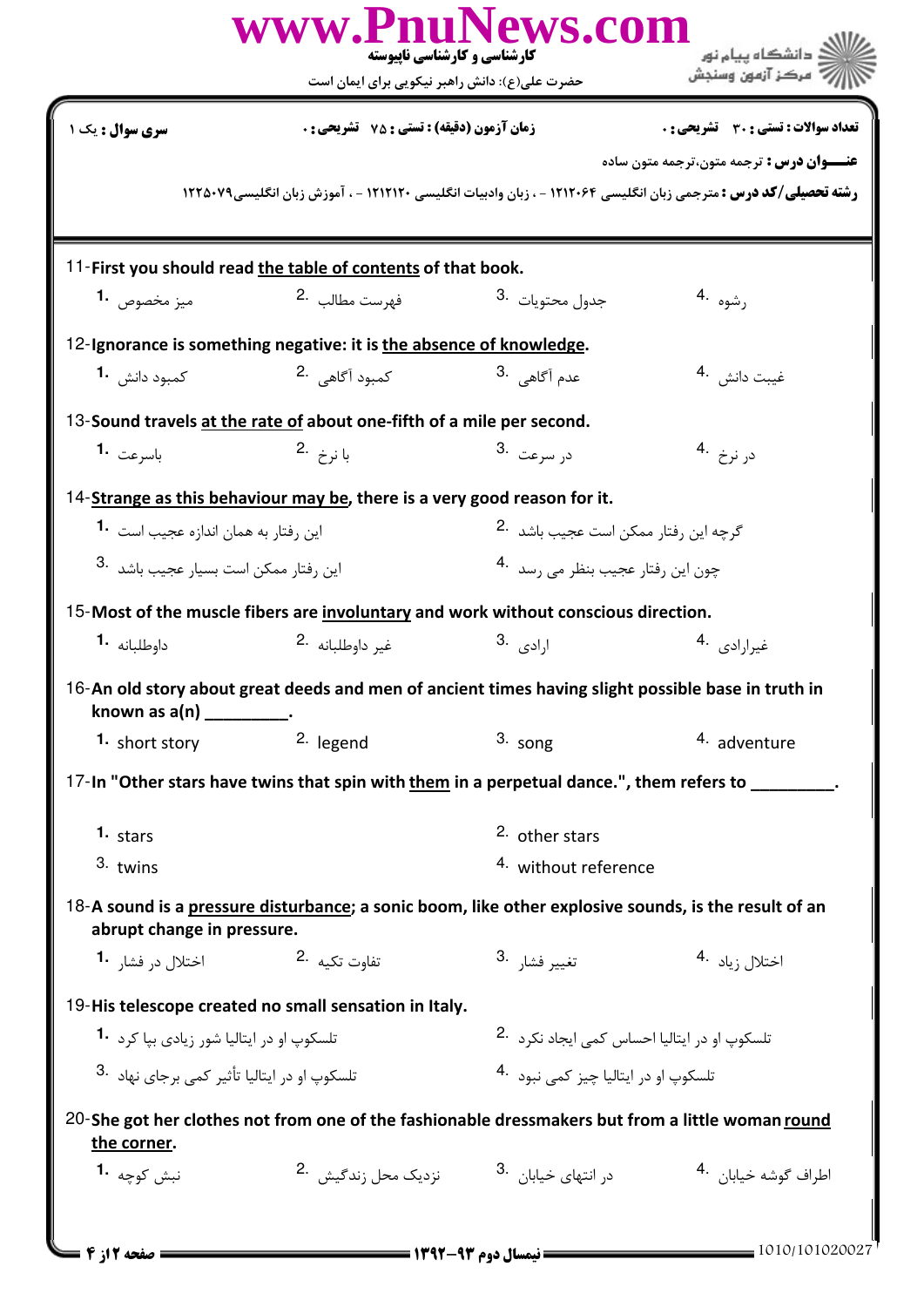|                                                                                                                                                                                         | کارشناسی و کارشناسی ناپیوسته<br>حضرت علی(ع): دانش راهبر نیکویی برای ایمان است                                                                   | www.PnuNews.com                             | دانشگاه پیام نور $\le$<br>" مرڪز آزمون وسنڊش                           |  |  |  |
|-----------------------------------------------------------------------------------------------------------------------------------------------------------------------------------------|-------------------------------------------------------------------------------------------------------------------------------------------------|---------------------------------------------|------------------------------------------------------------------------|--|--|--|
| سری سوال : یک ۱                                                                                                                                                                         | <b>زمان آزمون (دقیقه) : تستی : 75 ٪ تشریحی : 0</b>                                                                                              |                                             | تعداد سوالات : تستى : 30 قشريحى : 0                                    |  |  |  |
| <b>عنـــوان درس :</b> ترجمه متون،ترجمه متون ساده<br><b>رشته تحصیلی/کد درس :</b> مترجمی زبان انگلیسی ۱۲۱۲۰۶۴ - ، زبان وادبیات انگلیسی ۱۲۱۲۱۲۰ - ، آموزش زبان انگلیسی۱۲۲۵۰۷۹              |                                                                                                                                                 |                                             |                                                                        |  |  |  |
| 21-Where on earth have you made friends with a doctor?                                                                                                                                  |                                                                                                                                                 |                                             |                                                                        |  |  |  |
|                                                                                                                                                                                         | در کجای زمین با دکترها دوست شده ای؟ <b>1۰</b>                                                                                                   |                                             | واقعاً کجا چنین دوستان دکتری یافت مے <sub>،</sub> شوند؟ <sup>2</sup> ۰ |  |  |  |
|                                                                                                                                                                                         | کجا در روی زمین این دوستان دکتر را پیدا کرده ای؟ <sup>3.</sup>                                                                                  |                                             | آخر تو کجا با یک دکتر دوست شده ای؟ 4.                                  |  |  |  |
| 22-All this is involved with the principle I've touched on before.                                                                                                                      |                                                                                                                                                 |                                             |                                                                        |  |  |  |
| قبلاً آن ,ا لمس کرده ام <b>1۰</b>                                                                                                                                                       |                                                                                                                                                 |                                             | .قبلاً در مورد آن به اختصار صحبت کرده ام <sup>.2</sup>                 |  |  |  |
| .پیش روی شما در مورد آن مفصل بحث کرده ام <sup>.3</sup>                                                                                                                                  |                                                                                                                                                 | .پیش از این به آن دست زده ام <sup>4</sup> ۰ |                                                                        |  |  |  |
| 23-What is he trying to get across?                                                                                                                                                     |                                                                                                                                                 |                                             |                                                                        |  |  |  |
|                                                                                                                                                                                         | او سعی دارد که با چه چیزی روبرو شود؟ <b>1</b>                                                                                                   |                                             | او سعی می کند چه مطلبی را بفهمد؟   .2                                  |  |  |  |
|                                                                                                                                                                                         | او سعی دارد چه چیزی را بفهماند؟ 3.                                                                                                              |                                             | او سعي مي كند از چه چيزي سر در بياورد؟ 4.                              |  |  |  |
| 24-In "We can never in life get the dimention of experience that the imagination gives us.", to get the<br>dimention of experience means ____                                           |                                                                                                                                                 |                                             |                                                                        |  |  |  |
| درک کردن اهمیت تجربه <b>1</b> ۰                                                                                                                                                         |                                                                                                                                                 |                                             | گرفتن بُعد تجربه 2.                                                    |  |  |  |
| دريافت جنبه تجربه                                                                                                                                                                       |                                                                                                                                                 | شناخت اندازه تجربه <sup>4</sup> ۰           |                                                                        |  |  |  |
| 25-Prose is a much less natural way of speaking than poetry is.<br>نثر روشی کمتر طبیعی برای سخن گفتن است تا شع <sub>ر</sub> <b>1</b> ۰<br>شعر نسبت به نثر شیوه ای بسیار طبیعی تر است 3. | نثر نسبت به شعر روشی بسیار غیرعادی تر برای سخن گفتن است <sup>2</sup> ۰<br>نثر شیوه ای به مراتب طبیعی تر برای سخن گفتن است تا شعر <sup>4</sup> ۰ |                                             |                                                                        |  |  |  |
| 26-"anti-personnel bombs" is a __________ for bombs that kill men.                                                                                                                      |                                                                                                                                                 |                                             |                                                                        |  |  |  |
| 1. jargon                                                                                                                                                                               | <sup>2.</sup> gobbledegook                                                                                                                      | 3. euphemism                                | 4. rhetoric                                                            |  |  |  |
| 27-This critical response makes our pre-critical responses more sensitive and accurate, or improves<br>our taste, as we say.                                                            |                                                                                                                                                 |                                             |                                                                        |  |  |  |
| جنانچه مي گوييم <b>1</b> ۰                                                                                                                                                              | هرچه بگوييم 2.                                                                                                                                  | ىە گفتە ما <sup>.3</sup>                    | به اصطلا <i>ح</i> <sup>.4</sup>                                        |  |  |  |
| 28-And in the future, if you can't get what I sent you for, don't get anything.                                                                                                         |                                                                                                                                                 |                                             |                                                                        |  |  |  |
| 1. understand \ buy                                                                                                                                                                     |                                                                                                                                                 | 2. buy \ receive                            |                                                                        |  |  |  |
| $3.$ understand \ receive                                                                                                                                                               |                                                                                                                                                 | 4. receive \ receive                        |                                                                        |  |  |  |
| = صفحه 13 ; 4 =                                                                                                                                                                         | ــــــ نیمسال دوم ۹۳-۱۳۹۲ ــــــــــ                                                                                                            |                                             |                                                                        |  |  |  |